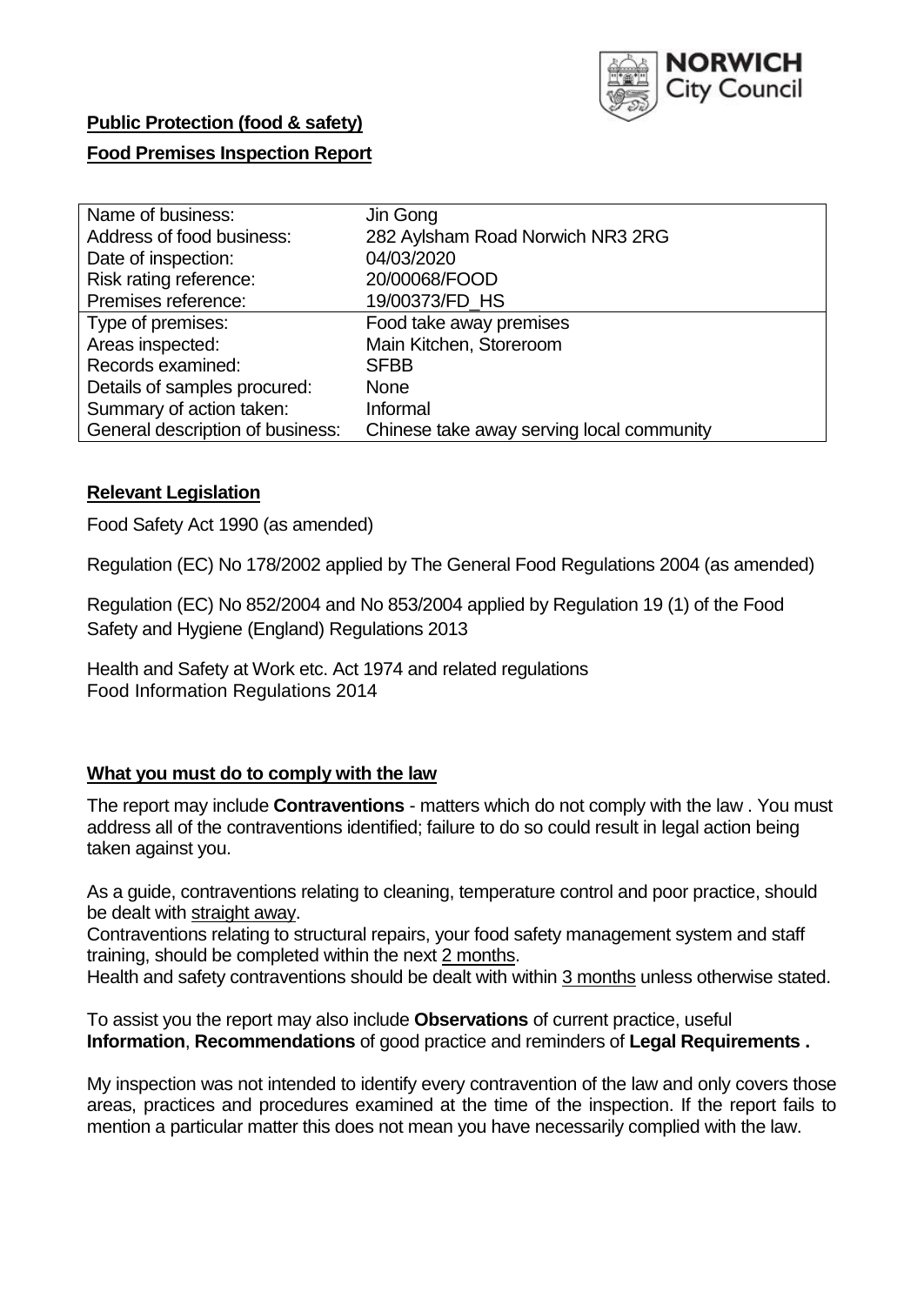## **FOOD SAFETY**

## **How we calculate your Food Hygiene Rating:**

The food safety section has been divided into the three areas which you are scored against for the hygiene rating: 1. food hygiene and safety procedures, 2. structural requirements and 3. confidence in management/control procedures. Each section begins with a summary of what was observed and the score you have been given. Details of how these scores combine to produce your overall food hygiene rating are shown in the table.

| <b>Compliance Area</b>                     |          |    |           | <b>You Score</b> |           |    |           |    |      |
|--------------------------------------------|----------|----|-----------|------------------|-----------|----|-----------|----|------|
| Food Hygiene and Safety                    |          |    |           | 0                | 5         | 10 | 15        | 20 | 25   |
| <b>Structure and Cleaning</b>              |          |    |           | $\Omega$         | 5         | 10 | 15        | 20 | 25   |
| Confidence in management & control systems |          |    | 0         | 5                | 10        | 15 | 20        | 30 |      |
| <b>Your Total score</b>                    | $0 - 15$ | 20 | $25 - 30$ |                  | $35 - 40$ |    | $45 - 50$ |    | > 50 |
| <b>Your Worst score</b>                    | 5        | 10 | 10        |                  | 15        |    | 20        |    |      |
|                                            |          |    |           |                  |           |    |           |    |      |

| <b>Your Rating is</b> |  |  |  |
|-----------------------|--|--|--|
|                       |  |  |  |

## Your Food Hygiene Rating is 4 - a good standard



## **1. Food Hygiene and Safety**

Food hygiene standards are high. You demonstrated a very good standard of compliance with legal requirements. You have safe food handling practices and procedures and all the necessary control measures to prevent cross-contamination are in place. Some minor contraventions require your attention. **(Score 5)**

#### Contamination risks

**Legal Requirement** At all stages of production, processing and distribution, food must be protected from any contamination likely to render it unfit for human consumption, injurious to health or contaminated in such a way that it would be unreasonable to expect it to be consumed in that state.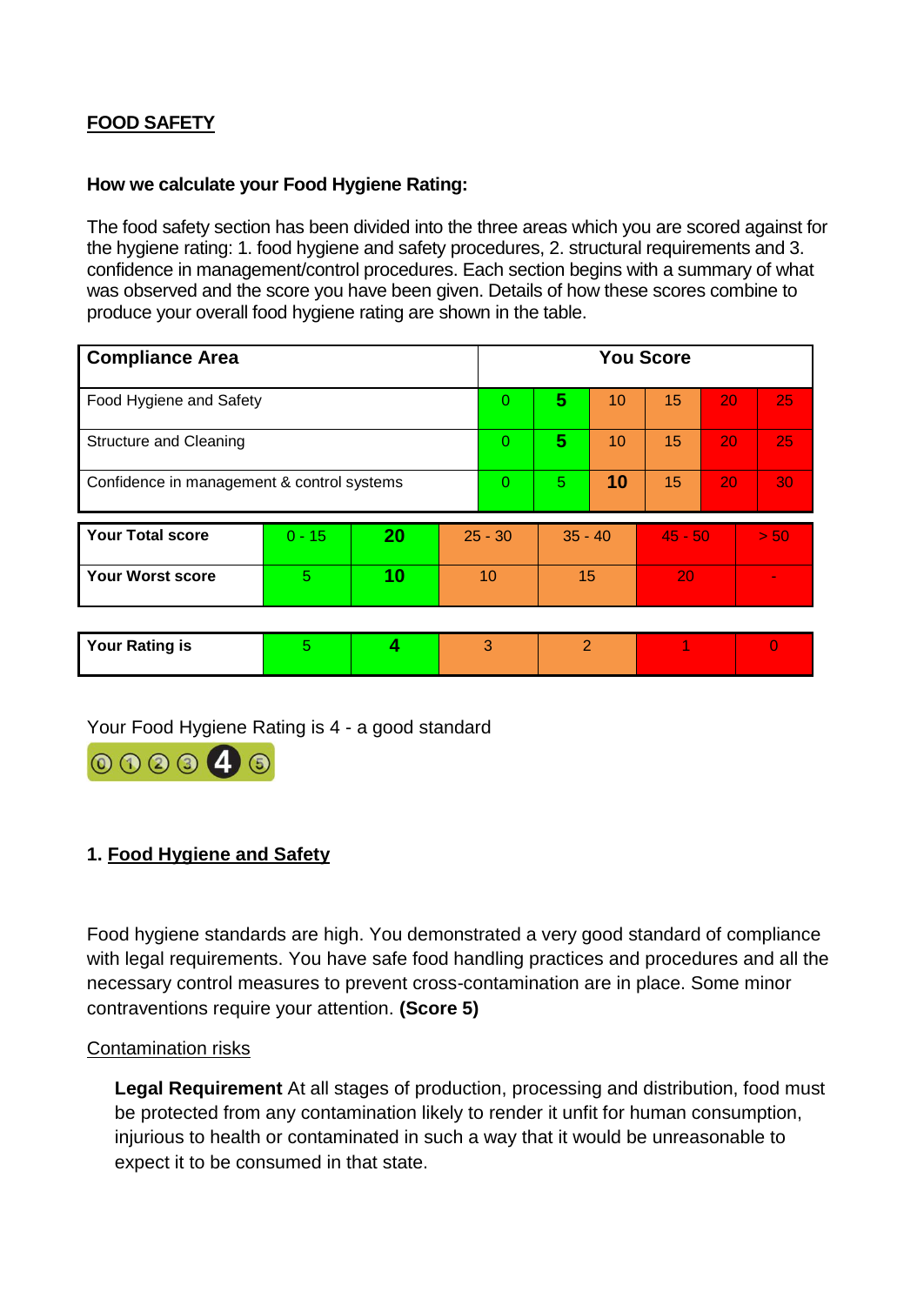**Guidance** The FSA (visit www.food.gov.uk for more information) has issued guidance on controlling E.coli 0157 through:

\* the complete separation of raw and ready-to-eat food

\* the correct use of wash-hand basins and thorough hand washing

\* having dedicated equipment (including complex equipment) for raw and ready-to-eat foods

\* through 2-stage cleaning and the correct use of sanitisers

\* and by controlling the risks posed by soily vegetables.

**Recommendation** Provide separate equipment and utensils designated for use with either raw or ready-to-eat foods, which can be easily identified (e.g. colour coded) and stored and washed separately. (You were using colour coded boards stored in a rack.)

**Observation** I was pleased to see you were able to demonstrate effective controls to prevent cross-contamination and physical contamination.

## Hand-washing

**Legal Requirement** Wash hand basins must be provided with hot and cold running water and suitable drainage; soap and a hygenic way to dry hands.

**Information** Proper hand-washing is essential to prevent cross-contamination of E.coli 0157 and other harmful bacteria onto food and food contact surfaces. Handwashing should include the following steps:

- wet hands before applying soap
- good hand rubbing technique
- $\bullet$  rinsing of hands
- hygienic drying

**Recommendation** For extra protection against cross contamination use a liquid soap with disinfectant properties conforming to the European standard BS EN 1499: 1997. This information should be available on the product label or may be obtained from the supplier or manufacturer.

**Recommendation** After washing hands food handlers should turn the taps off using paper towel to prevent them from re contaminating their hands

**Observation** I was pleased to see hand washing was well managed. The wash hand basin was fully equipped and provided with hot and cold water.

## Personal Hygiene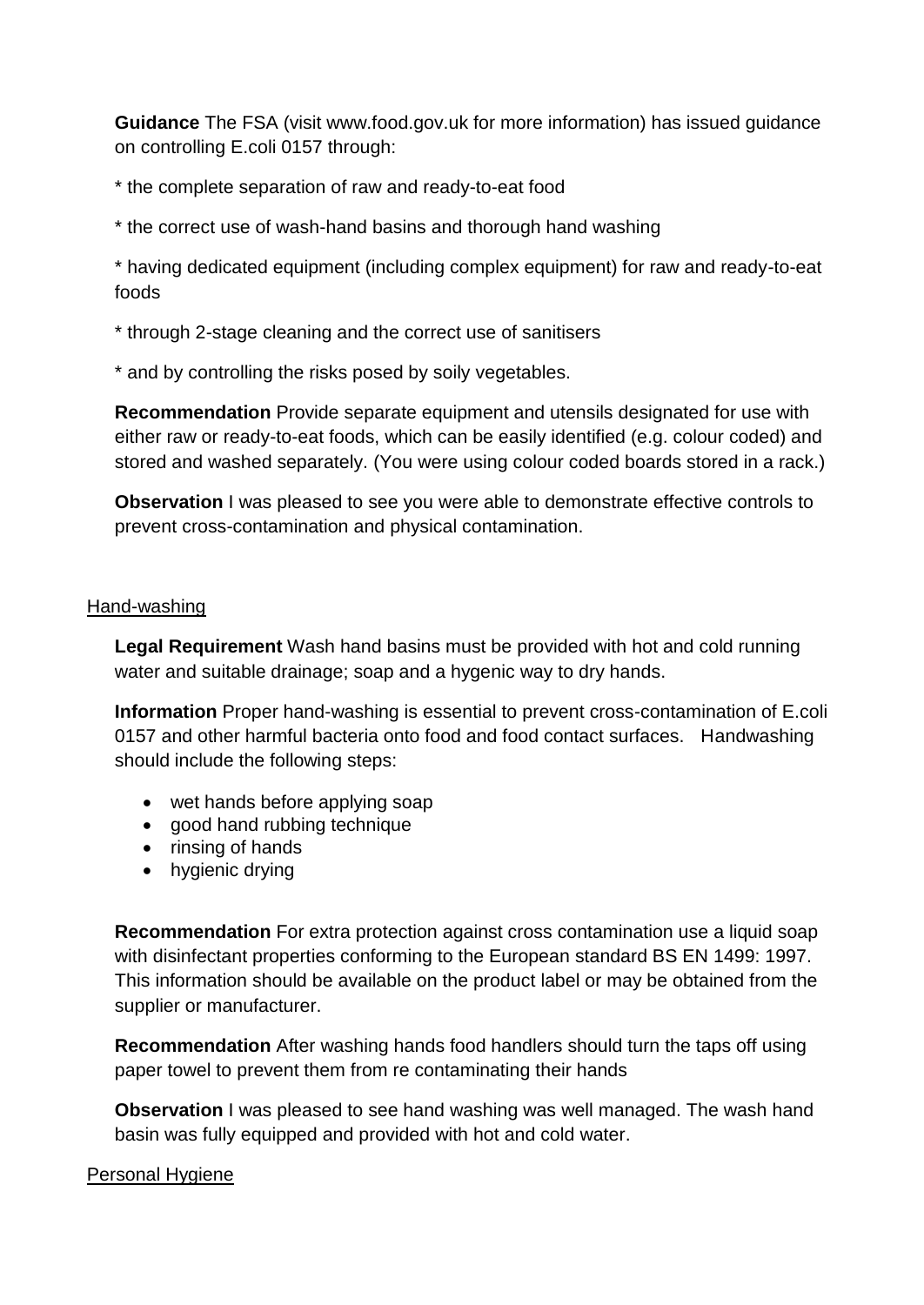**Contravention** The following are examples of poor personal hygiene or where it was made difficult for food handlers to maintain sufficiently high standards of personal cleanliness:

 staff were not wearing suitable protective clothing. Washable over clothing, to cover normal clothes should be worn at all times when preparing food.

**Legal Requirement** All persons in food handling areas must wear suitable, clean, and where appropriate protective clothing.

**Recommendation** To further improve personal hygiene I suggest:

- a hat be worn
- the paper towel dispenser be located near the wash hand basin.

## Temperature Control

**Contravention** The following evidence indicated there was a risk of bacteria growing on food:

 cold foods, for service, were being kept above 8 degrees Celsius for over 4 hours, and if not used returned to the fridge and brought out for service again.

**Legal Requirement** Raw materials, ingredients, intermediate products and finished products likely to support the reproduction of pathogenic micro-organisms or the formation of toxins must not be kept at temperatures that might result in a risk to health.

**Legal Requirement** The cold chain is not to be interrupted. However, limited periods outside temperature control are allowed for handling during preparation; transport; storage; display and service of food provided that it does not result in a risk to health. As discussed try to keep small quantities at room temperature that will be used that shift. Keep back up supplies in the fridge.

**Recommendation** Infrared thermometers can be used as a simple and speedy way of checking the surface temperatures of hot and cold food. When using them you need to remember that they measure the surface temperature of the food or wrapping rather than the core temperature.

**Observation** I was pleased to see you were able to limit bacterial growth and/or survival by applying appropriate temperature controls at points critical to food safety and that you were monitoring temperatures of fridges, freezers and cook, and hot hold temperatures.

## Unfit food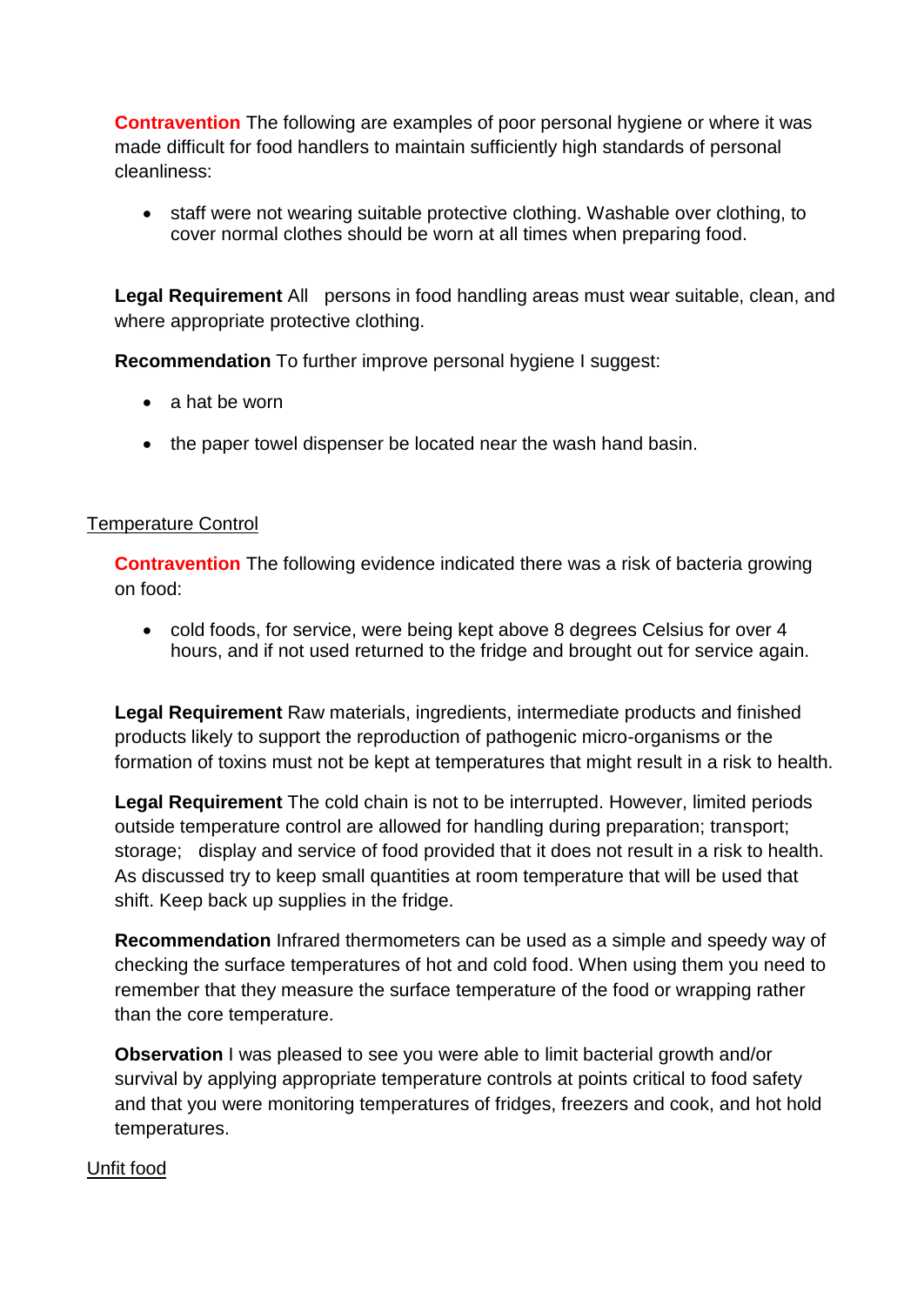**Recommendation** You should have a system to identify when open or prepared foods need to be used by or discarded, to ensure the food is fit for consumption. I recommend you apply labels which give a date that is 2 days after the day of production e.g. if food is opened on Monday it should be used by the end of Wednesday (an exception is rice which should not be kept longer than 24 hours)

## **Poor Practices**

**Guidance** It is permitted to sell food after its BEST BEFORE date, but becomes an offence if it is not of the nature, substance or quality demanded by the consumer. You must check the food and make sure your customers are aware that it is past the BEST BEFORE date. However you must not use food past the USE BY date label.

## **2. Structure and Cleaning**

The structure facilities and standard of cleaning and maintenance are all of a good standard and only minor repairs and/or improvements are required. Pest control and waste disposal provisions are adequate. The minor contraventions require your attention. **(Score 5)**

## Cleaning of Structure

**Information** Different sanitisers require different CONTACT TIMES to be effective. Ensure that you know what the contact time is and that all your staff are trained to use the sanitiser effectively

**Observation** The kitchen had been well maintained and the standard of cleaning was good.

## Cleaning of Equipment and Food Contact Surfaces

**Observation** You had dedicated equipment for the preparation of raw and ready-to-eat foods. You have no complex equipment such as meat slicers or vacuum packers.

## Cleaning Chemicals / Materials / Equipment and Methods

**Information** You must ensure that the sanitisers you use are effective against bacteria. Ensure hat they meet the following standards BS EN 1276:1997 and 13697:2001.

**Guidance** Even when using a surface sanitiser you should be following the 'two-stage' cleaning method. Apply the sanitiser once to remove visible dirt and food debris and then a second time to ensure effective disinfection. Make sure you follow the correct contact time for the product.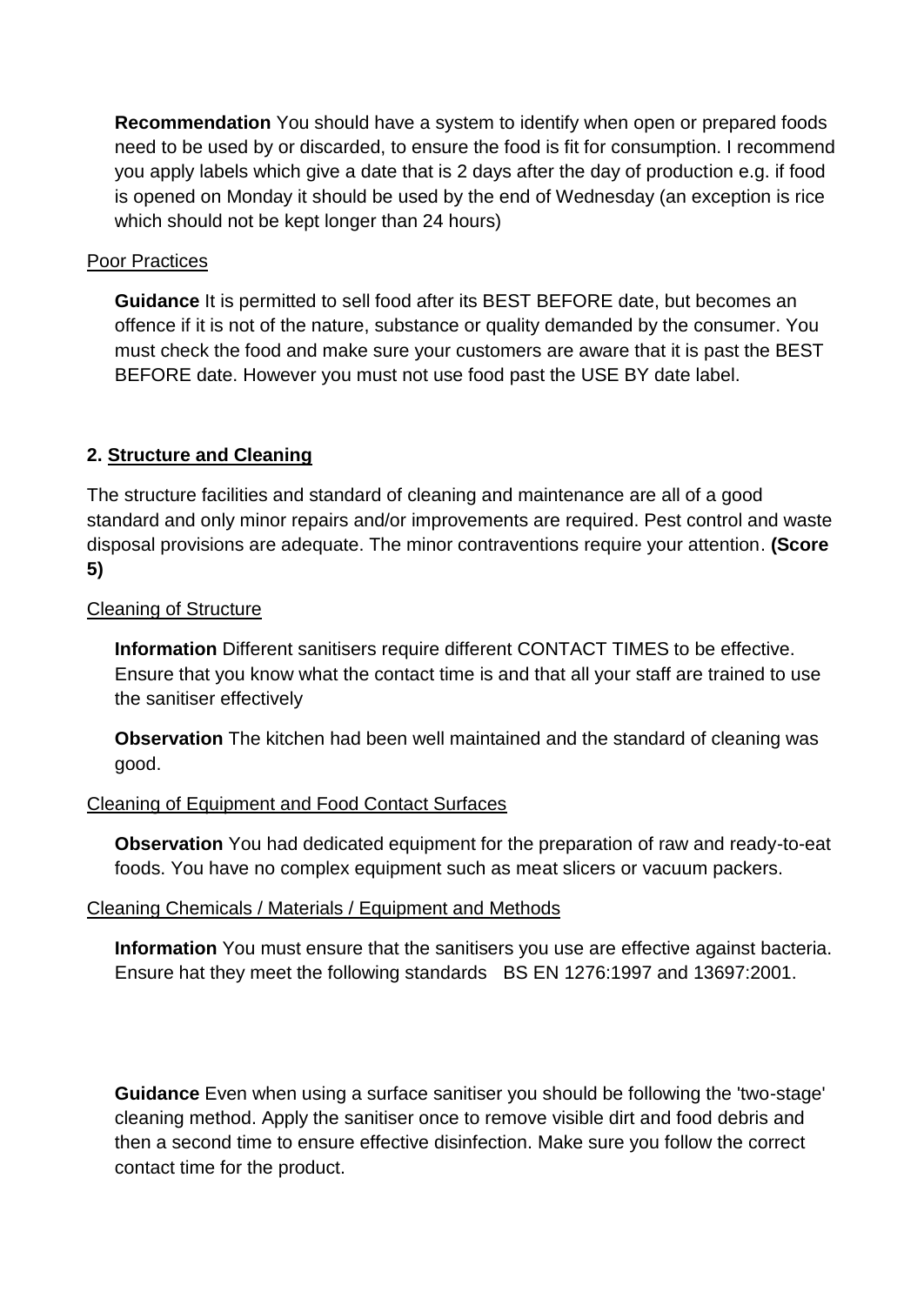**Observation** I was pleased to see that the premises was kept clean and that your cleaning materials, methods and equipment were able to minimise the spread of harmful bacteria between surfaces.

## **Maintenance**

**Observation** You are maintaining the premises in good condition. You had carried out much redecoration since taking over the premises.

## Facilities and Structural provision

**Observation** I was pleased to see the premises had been well maintained and that adequate facilities had been provided.

## Pest Control

**Contravention** Pest proofing is inadequate particularly in the following areas:

 no fly screens to the windows. (These were closed at the inspection as in was Winter. However please review as Summer approaches.)

**Recommendation** Employ the services of a pest controller.

**Observation** You had a Electric Fly Killer.

## **3. Confidence in Management**

There are generally satisfactory food safety controls in place although there is evidence of some non-compliance with the law. You are progressing towards a written food safety management system. The contraventions require your attention; although not critical to food safety they may become so if not addressed. **(Score 10)**

Type of Food Safety Management System Required

**Observation** Your SFBB/food safety management system was in place and generally working well. I was confident you had effective control over hazards to food.

## Food Hazard Identification and Control

**Contravention** You have not identified these food hazards or the methods of control at critical points in your operation:

bacteria growing on food

**Contravention** The following SAFE METHODS were not fully completed from your Safer Food Better Business pack:

- Cross-contamination
- Cleaning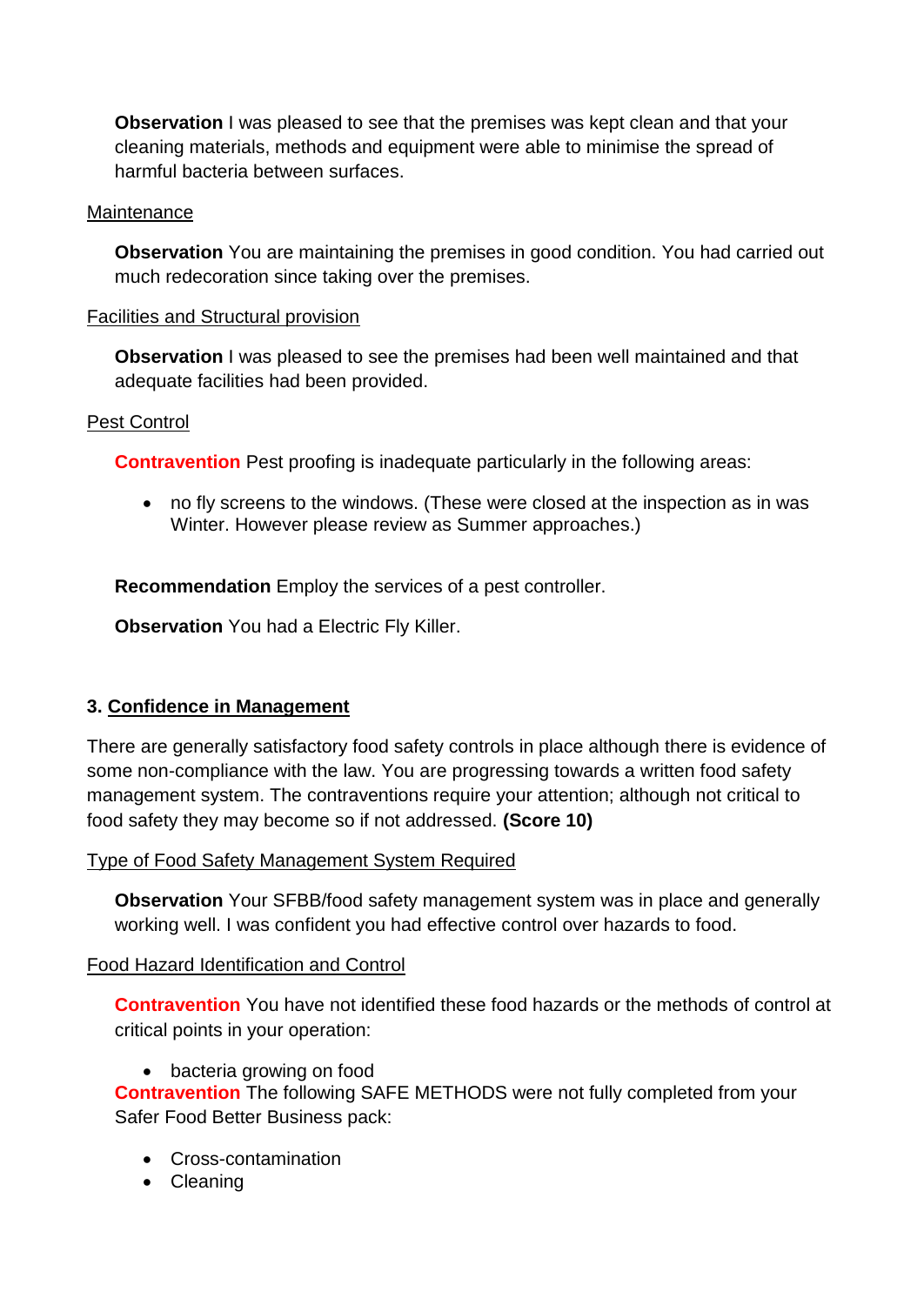- Chilling
- Cooking

Please finish completing all questions as discussed.

**Observation** You have the English SFBB pack. I suggest you also obtain the Chinese translated version which will enable you to understand it fully.

## Proving Your Arrangements are Working Well

**Contravention** You are not working to the following safe methods in your SFBB pack:

- 4-weekly checks
- training records / supplier lists

## **Traceability**

**Observation** Your records were such that food could easily be traced back to its supplier.

## Waste Food and other Refuse

**Legal Requirement** The Environmental Protection Act 1990 requires all commercial waste to be disposed of properly by authorised persons. Records should be available to show compliance.

**Information** There are a number of companies that collect waste oil either at no charge or indeed pay you for it. When you find a company ensure that they are registered as a waste carrier and that they provide you with a waste transfer note

**Observation** You had measures in place to dispose of waste food appropriately and were employing the services of an approved waste contractor.

## **Training**

**Contravention** The following evidence indicates there is a staff training need as food handlers:

 your Food hygiene course has expired and you could not provide evidence of having done one. (You are going to search for a Chinese course provider.)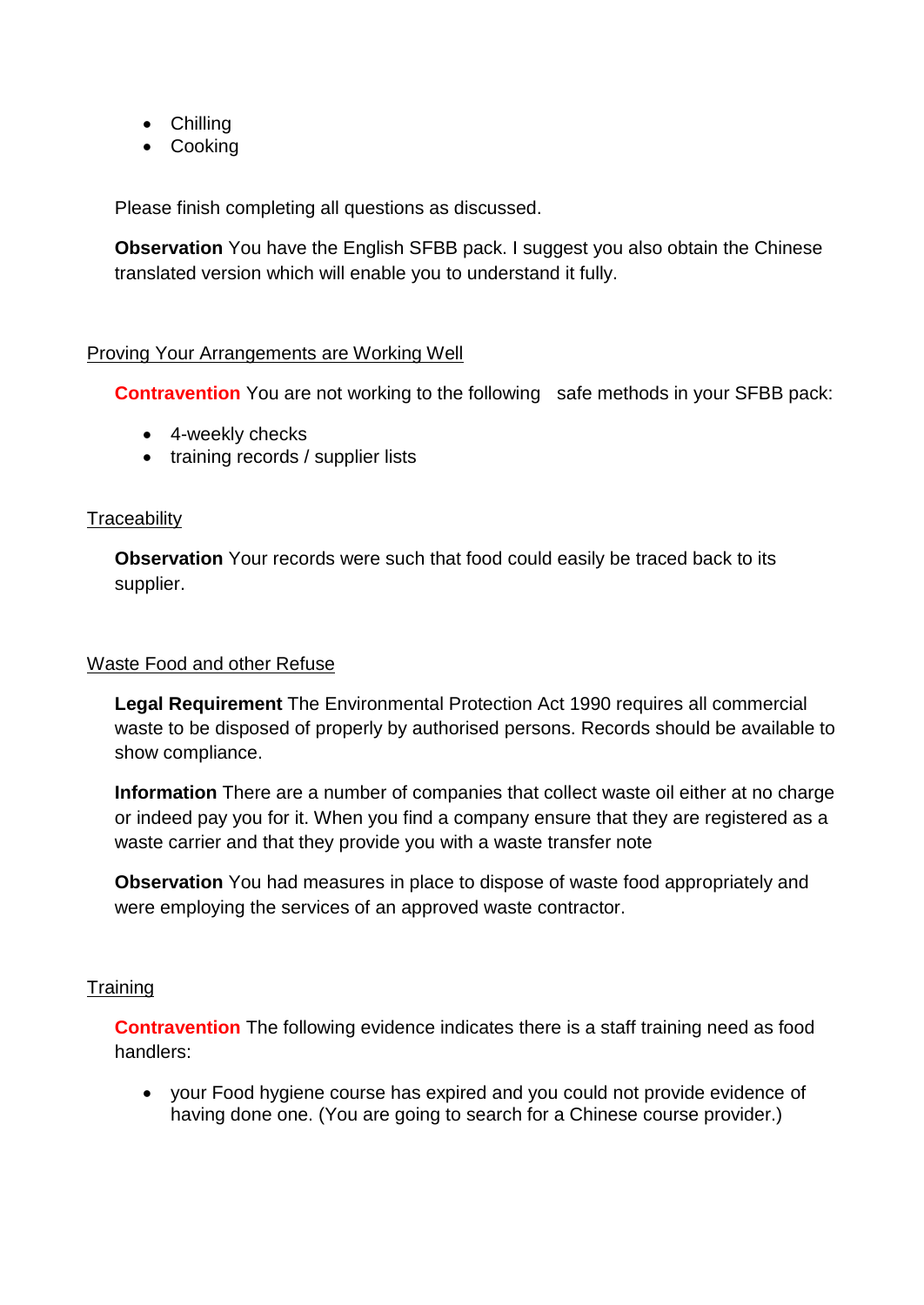**Legal Requirement** Food business operators must ensure that food handlers are supervised and instructed and/or trained in food hygiene matters to an appropriate level for the work they do.

**Information** You can obtain a list of the training courses we provide on our website www.norwich.gov.uk

**Information** There are Level 2 Awards in Food Allergen Awareness on offer in Dereham. If you are interested contact 0800 689 3512

**Recommendation** A Level 2 Award in Food Safety in Catering or its equivalent (a 6-hour course leading to the award of a recognised certificate in food hygiene) would be appropriate for your food handlers. Booking details for the equivalent CIEH course are on our website: www.norwich.gov.uk

**Recommendation** Catering staff should refresh their food hygiene knowledge every 3 years so that they stay up to date with current legislation and good practice. Booking details for this course are on our website: www.norwich.gov.uk

## Infection Control / Sickness / Exclusion Policy

**Contravention** There was insufficient control over the contamination of food from food handlers known or suspected to be suffering from a food-borne disease or gastro-intestinal illness:

 you were not aware that you must not work with food until you are 48 symptom free.

**Guidance** Public Health England recommends that food handlers known or suspected to be suffering from a food-borne infection or gastrointestinal illness stay away from work until symptom-free for 48 hours.

## Allergens

**Contravention** You are failing to manage allergens properly:

- You have not identified the allergens present in the food you prepare
- You do not have a system for informing customers about the presence of allergens in the food you prepare
- You are not informing customers about the risk of cross contamination with allergens

**Legal Requirement** Caterers must provide allergy information on all unpackaged food they sell. Catering businesses include restaurants, takeaways, deli counters, bakeries and sandwich bars etc. The potential for cross-contamination by allergens must also be